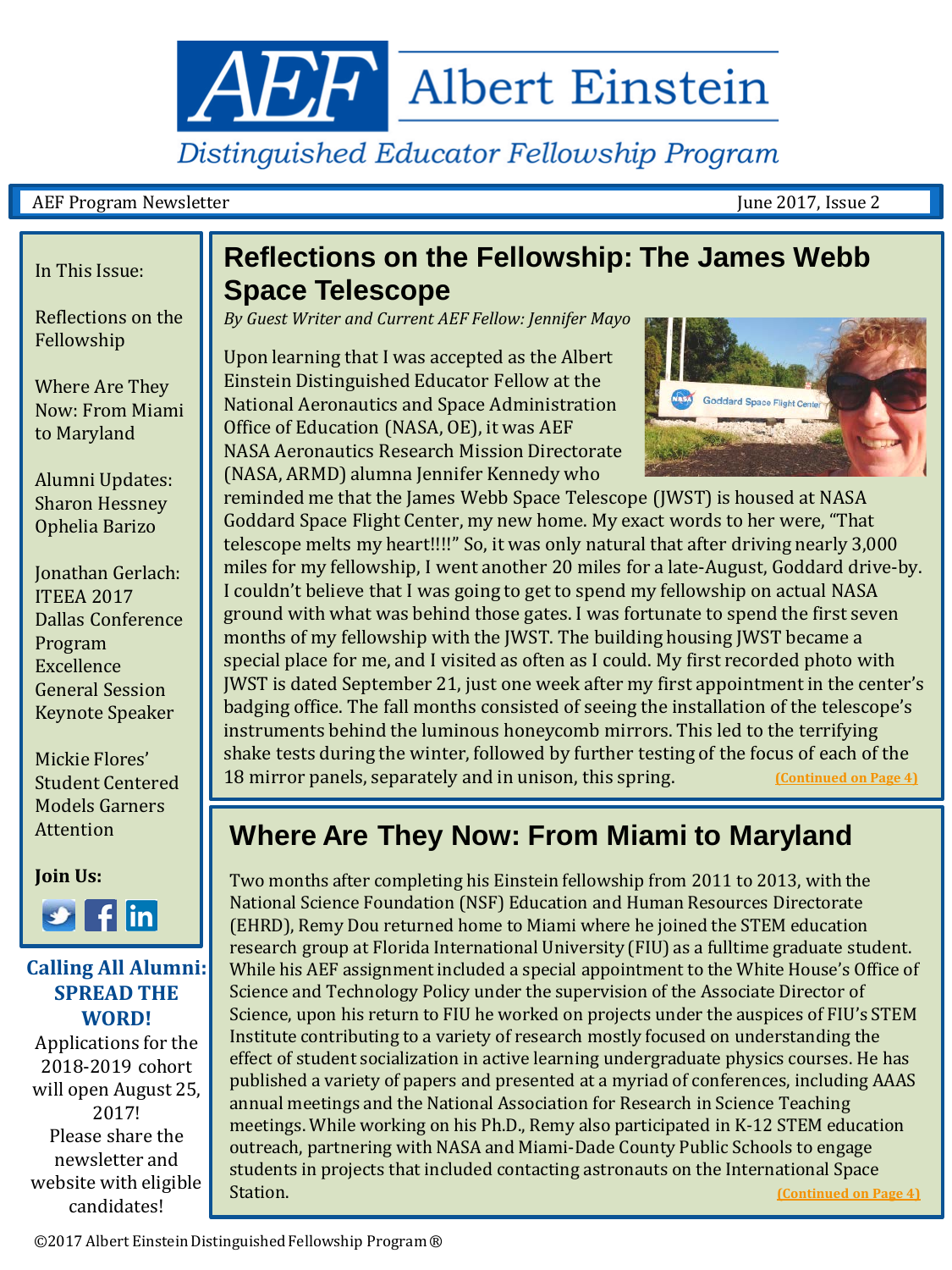

Distinguished Educator Fellowship Program

AEF News June 2017, Issue 2

### **Alumni Updates:**

## **Access to AP Courses**

Sharon Hessney, 2011-2012 Einstein Fellow, is the Massachusetts Advanced Placement Statistics Content Leader for Mass Insight Education (MIE). The membership of MIE is comprised of schools who do not have historically strong AP programs. The objective of the program is to increase access to AP math, science, and English courses while increasing student performance as measured by increased qualifying scores. Through MIE, she has traveled the state for five years, providing support for roughly 80 teachers and 2,300 students per year. Though many of the schools are in urban areas, there is a sizable contingent of rural schools.

During her fellowship as an education advisor to Senator Al Franken, Sharon saw first-hand the necessity for citizens to be critical thinkers with regard to statistics in its many applications. With her background as a Boston Public Schools math teacher, Sharon was frequently asked by Hill staffers to help them both use and understand statistics. Based on this identified need, she contacted Steve Pierson of the American Statistical Association, and they created *Stat for Staffers*, a sequence of presentations by noted statisticians about how to use (and not misuse) statistics.

Currently, Sharon is also a volunteer tutor of refugees who are seeking their high school diplomas.

Check out these **FREE** resources from the DOE Office of Science, Workforce Development for Teachers and Scientists. **[http://science.energy.gov/wdts/stem-resources/k-12](http://science.energy.gov/wdts/stem-resources/k-12-educators/) [educators/](http://science.energy.gov/wdts/stem-resources/k-12-educators/)**

#### **Barizo Honored as Chesapeake Bay Einstein Alumna Increases Trust 2017 Educator of the Year**

At a January 12 reception at the Miller Senate Office Building in Annapolis, MD, Ophelia Barizo, 2013-2014 Einstein Fellow, Director of STEM Education at Chesapeake Conference Office of Education and STEM coordinator at Highland View Academy in Hagerstown, was honored as the 2017 Educator of the Year by the Chesapeake Bay Trust. In addition to receiving a citation from the Maryland General Assembly, she was also awarded a \$2,500 grant for use in environmental projects at Highland View Academy. More than 150 Chesapeake Bay supporters joined Maryland legislators at the event honoring Barizo and others for their outstanding contributions to environmental education, Bay restoration, and volunteerism.

Ophelia served her fellowship at the National Science Foundation (NSF), Engineering Directorate (ENG), Office of Emerging Frontiers of Research and Innovation (EFRI). As an educator, she has taken students on numerous field trips and planting projects in the Chesapeake Bay Watershed, and has initiated many environmental

projects in the school and Washington County, receiving environmental education grants from the Chesapeake Bay Trust almost every year since 1999. Ophelia has raised approximately \$850,000.00 in grant funding for Highland View Academy and her district thus far.



Pictured above l-r: Andrew Serafini, MD Senator; William Wivell, Delegate, Legislative District 2A of MD General Assembly; Barizo; Neil Parrot, Delegate, Legislative District 2A of MD General Assembly

She is also a recipient of several awards from the National Science Teachers Association (NSTA), including the STEM Educator of the Year Award for 2012.

We welcome your submissions regarding the Einstein Fellowship. Send your updates and accomplishments to: [Einsteinfellows@orise.orau.gov](mailto:Einsteinfellows@orise.orau.gov). Subject Line-Newsletter

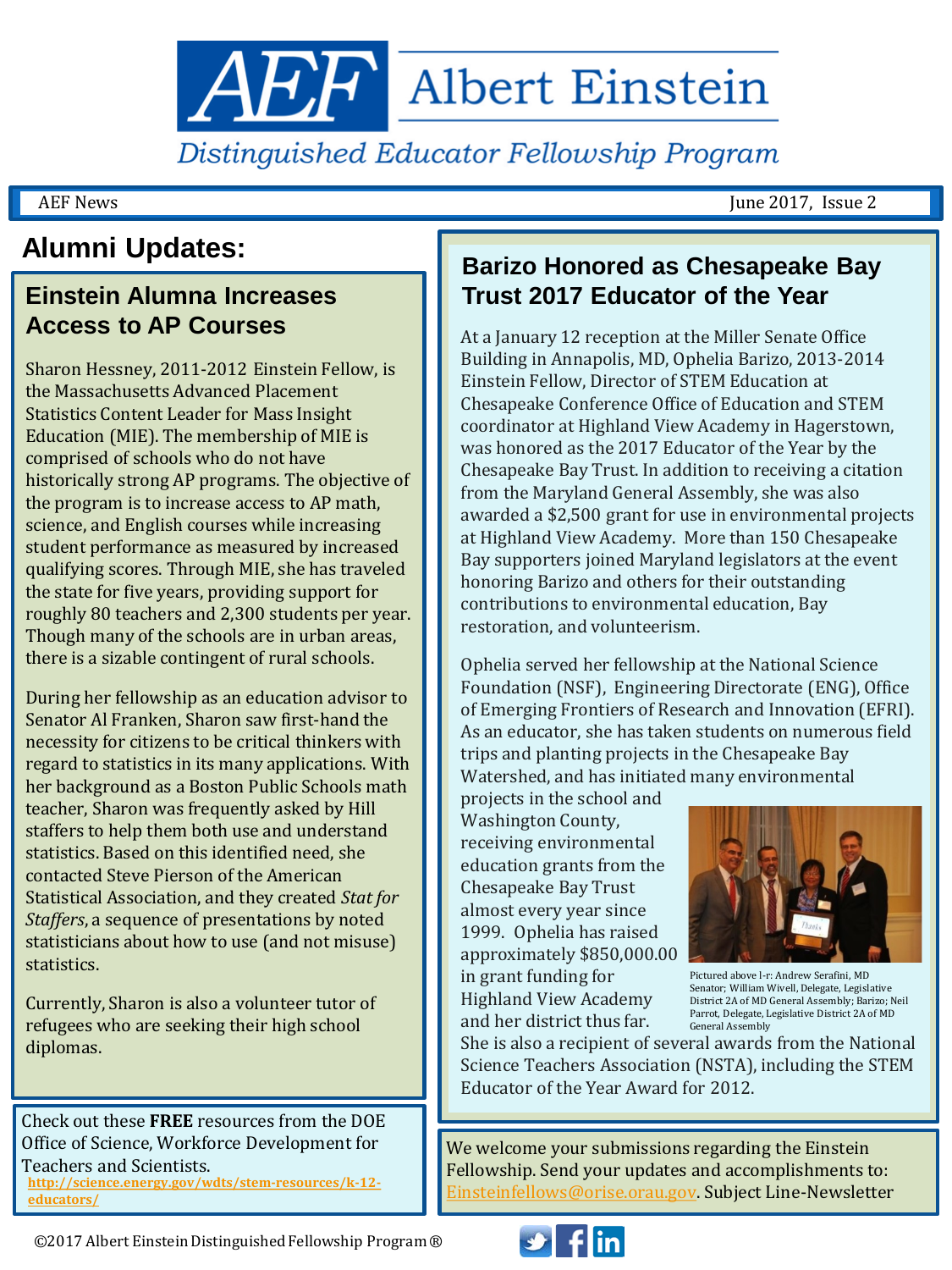**AEF** Albert Einstein

Distinguished Educator Fellowship Program

AEF News June 2017, Issue 2

#### **ITEEA announces Jonathan Gerlach as its 2017 Dallas Conference Program Excellence General Session keynote speaker**



ITEEA is pleased to announce Jonathan Gerlach as its 2017 Dallas Conference Program Excellence General Session keynote speaker. Gerlach is the International Consultant for STEM Education Initiatives at Discovery Education. Jonathan has a deep background in STEM, including a certification

from Columbia University Teacher's College in STEM Education with a distinction in STEM Education Leadership, which he utilizes when providing expertise in STEM Education, curriculum development, professional development, coaching, and school culture transformation to school districts globally.

As an Albert Einstein Distinguished Educator Fellow, he worked in the U.S. Senate focusing on STEM education policy for the office of Sen. Michael Bennet [CO]. As a former NASA Endeavor Fellow he collaborated with teachers and leaders around the country as well as professors at the Columbia University's Teacher College in understanding the impact of STEM professional development. Jonathan previously supported STEM education in Hillsborough County Public Schools as a district level science resource where he was named the Florida Association of Science Teachers, Science Teacher of the Year as well as the Florida Engineering Foundation STEM Educator of the Year. Jonathan is considered a leader in STEM education and has authored multiple publications on the topic including, "*All Teachers are STEM Teachers*", in EdWeek, "*STEM: Defying a Simple Definition" and "Talking SMath"* in NSTA Press, as well as *"Elementary*  **(Cont'd Top Right)**

#### **(Cont'd From Left)**

*Design Challenges*" in Science & Children. His work on elementary engineering education is also highlighted in Integrating Engineering and Science. As a thought leader, he has spoken at multiple national conferences for STEM education, science education, and educational research as well as delivering keynotes at numerous STEM events both nationally and internationally.

On its surface, "STEM" is the acronym for science, technology, engineering, and mathematics. However, pulling away the first layer, reveals the most elaborate puzzle in the education world. Recently, STEM has gone through a dramatic change as industry and employers' needs have been changing and increasing exponentially. Information is more readily at our fingertips and employers are now looking for employees with critical 21st century skills, or, the 4C's: Creativity, Collaboration, Communication, and Critical Thinking. For students to be successful in their future careers, they need to develop the skills employers are looking for, not just the subject's content. By utilizing the 4Cs, exploring global problems and solutions are tied directly to our students' futures.

#### How Student-Centered Models Work

Einstein Fellow Mickie Flores, '04-'05, and 2015 Hancock County Teacher of the Year, was featured in **[Student-Centered Models: Showcasing](http://www.educatemaine.org/)  [Innovation in Maine Classrooms](http://www.educatemaine.org/)**, at the 6th annual Educate Maine Symposium. Her out-ofclassroom learning experience functioned as a measurable demonstration of science proficiency as her 7th and 8th graders at Deer Isle Stonington Elementary School reopened the school's Nature Trail. In conjunction with the Gulf of Maine Research Institute and Great Schools Partnership, students spent thirty days collecting and analyzing data, identifying native species, and observing the relationships between living and nonliving components of the site as they cleared the trail.